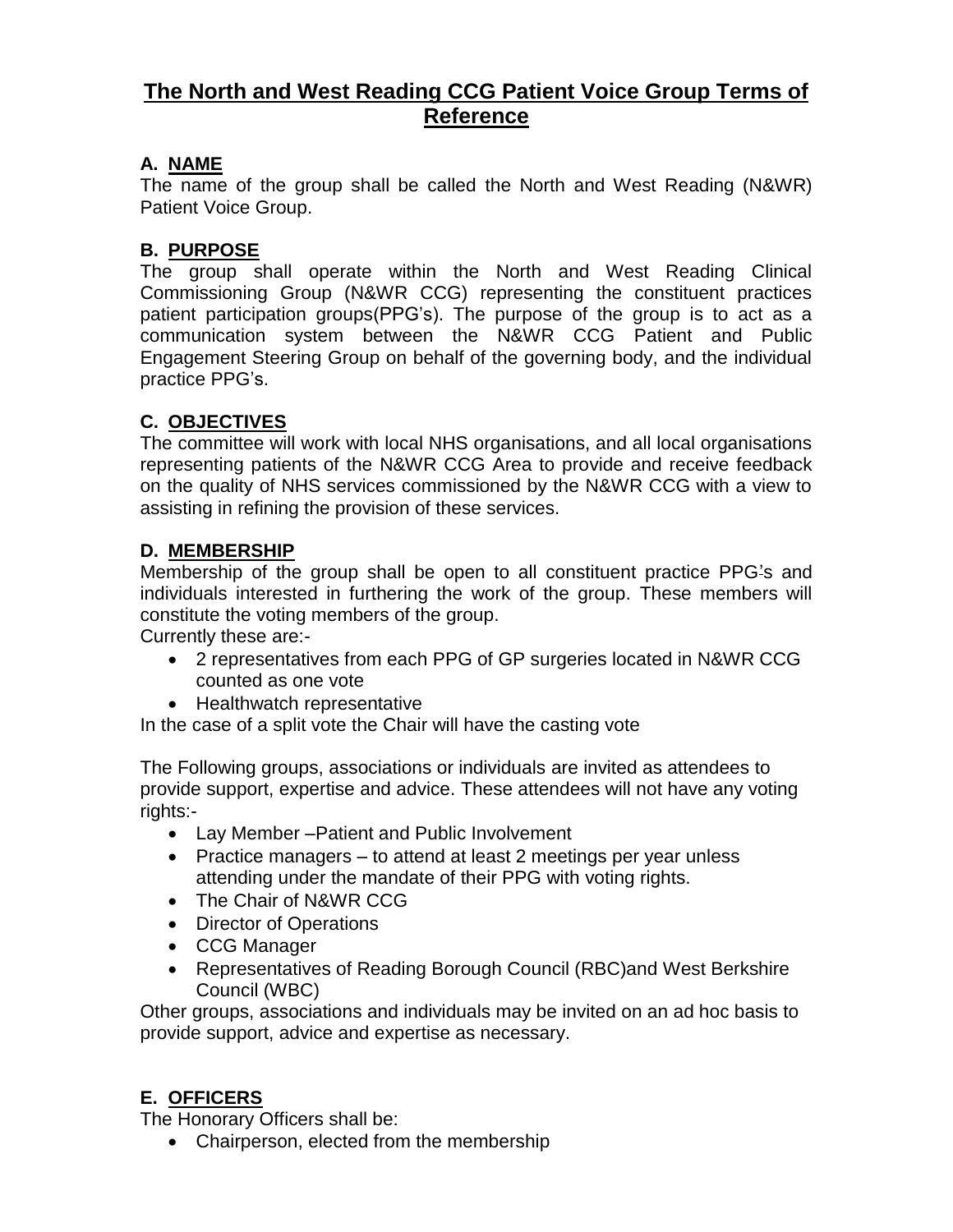• Vice Chairperson, elected from the membership

The Chair and Vice Chair shall be elected to ensure that there is adequate representation from across the whole of the N&WR CCG

# **F. ELECTION OF OFFICERS**

1. All officers shall be elected at an open meeting of the group, from, and by, the members of the group

2..All Officers are elected for a period of one year, but may be re-elected to the same office or another office the following year with a maximum tenure of 3 years

### **G. GENERAL COMMITTEE MANAGEMENT**

1. The Group shall meet at agreed intervals and not less than four times per year. Practice Groups that meet virtually will have the opportunity to participate through email.

2. The duties of the Group are:

a. To communicate the areas of discussion of the group on behalf of the members to the wider population.

b. To co-opt additional members of the committee as the group feels necessary. Co-opted members shall not be entitled to a vote on the committee.

c. To make decisions on the basis of a simple vote. In the case of equal votes, the Chairperson shall exercise an additional casting vote.

3. Quoracy:

A quorum shall be representatives of 6 practices but feedback/ discussion shall be included from virtual groups disseminated during the meeting.

#### **H. PAYMENT OF MEMBERS**

No members shall receive any pecuniary benefit from the group.

#### **I. GENERAL OPEN MEETINGS**

- 1. Two general open meetings shall be held each year in April and September each year. Notice of such meetings shall be given at least 28 days before the date. These meetings will be open to all members of practice PPG's.
- 2. The business of the General Open Meeting shall be to:

a. Provide feedback from the previous six months by the CCG Chair or their nominated representative.

b. Receive Chairperson/ViceChairperson's highlight report of the Patient Voice Groups business over the previous six months.

c. Allow the wider PPG community an opportunity to provide feedback and participate in open discussions.